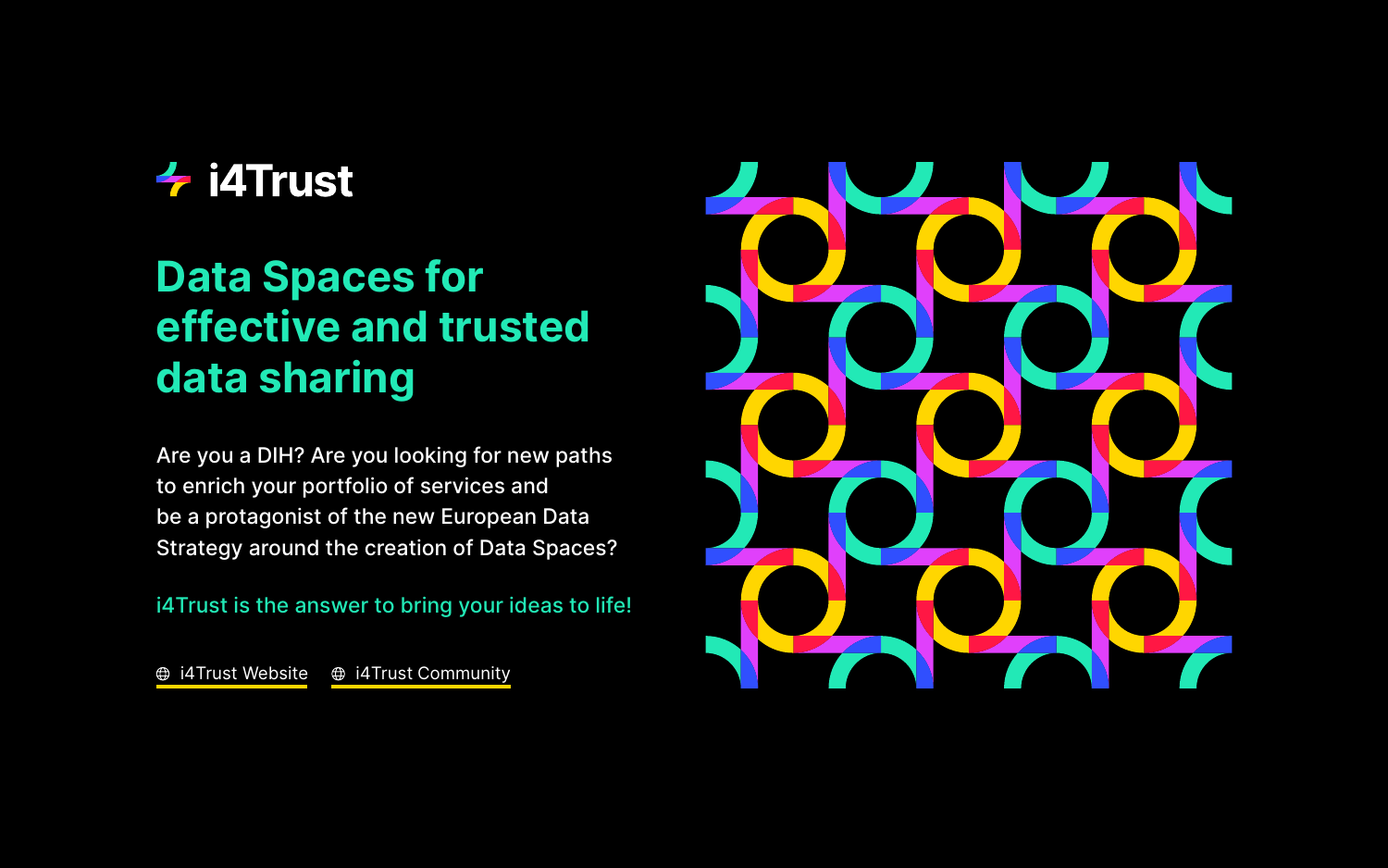Usage Control

Data Usage Accounting









i4Trust is based on the integration of open standard-based iSHARE and FIWARE Building Blocks, compatible with CEF Building Blocks, to provide Data Spaces for effective and trusted data sharing.

## i4Trust for tomorrow's data sharing needs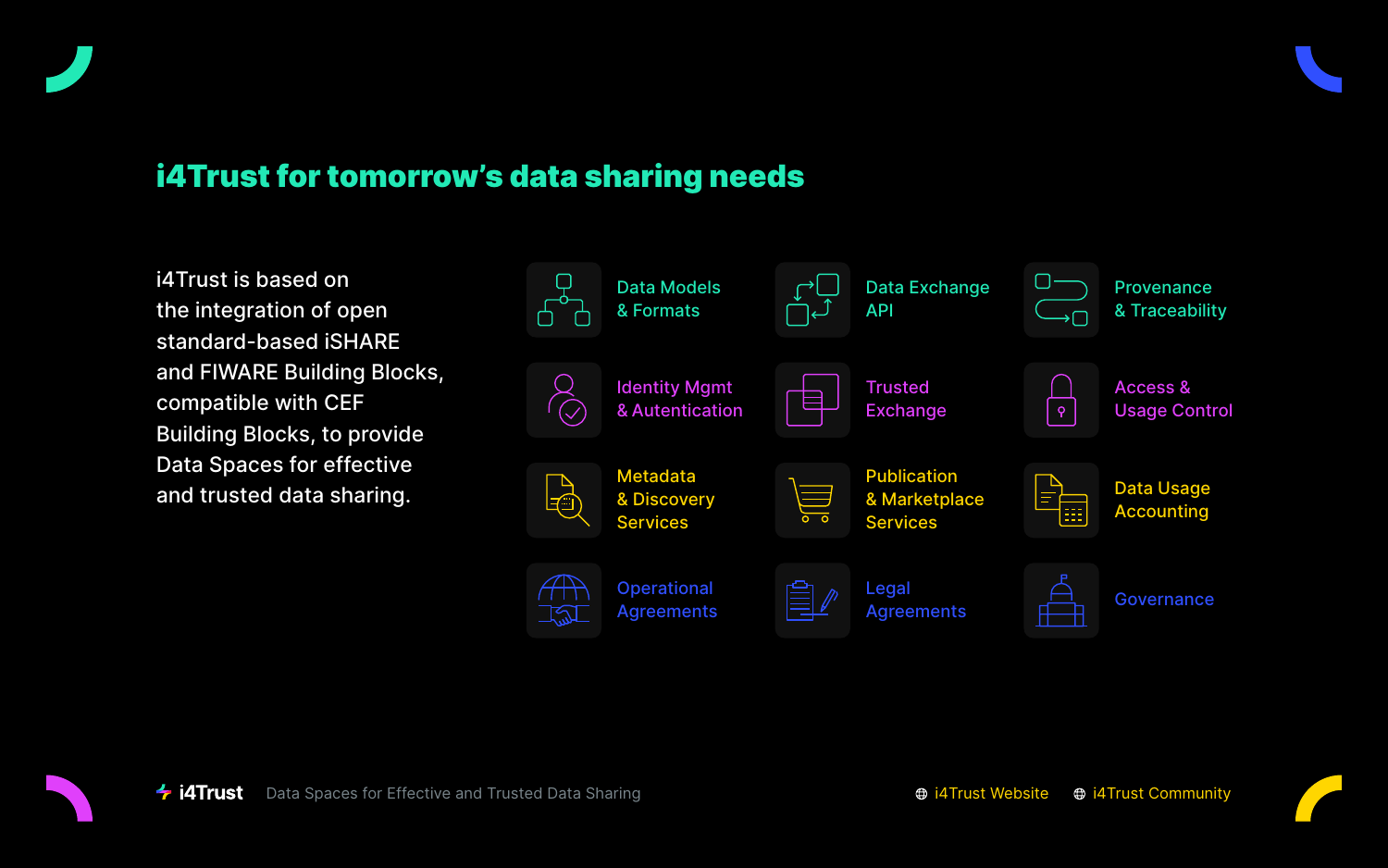## The benefits of joining the i4Trust Community as a DIH

#### **Join a network and grow-up with peers.**

Be part of a space where DIHs and experts jointly help companies understand the power of sharing data to deliver cost-efficient innovative services. Learn how iSHARE and FIWARE Building Blocks help to realize Data Spaces for effective and trusted data sharing.

#### **Get support and training.**

Choose a senior engineer with a wide background in Big Data who will make "Local Expert in Data Spaces". Each selected DIH will receive free offline/online training and access to exciting and valuable bootcamps to receive official certification in Data Sharing Enablers.

### **Raise funding.**

You have the opportunity to raise funding for SMEs in your network and your DIH itself through the Open Calls launch. This is your chance to lead developments towards innovative Data Sharing Services. You will receive an immediate first return on investment for your work!

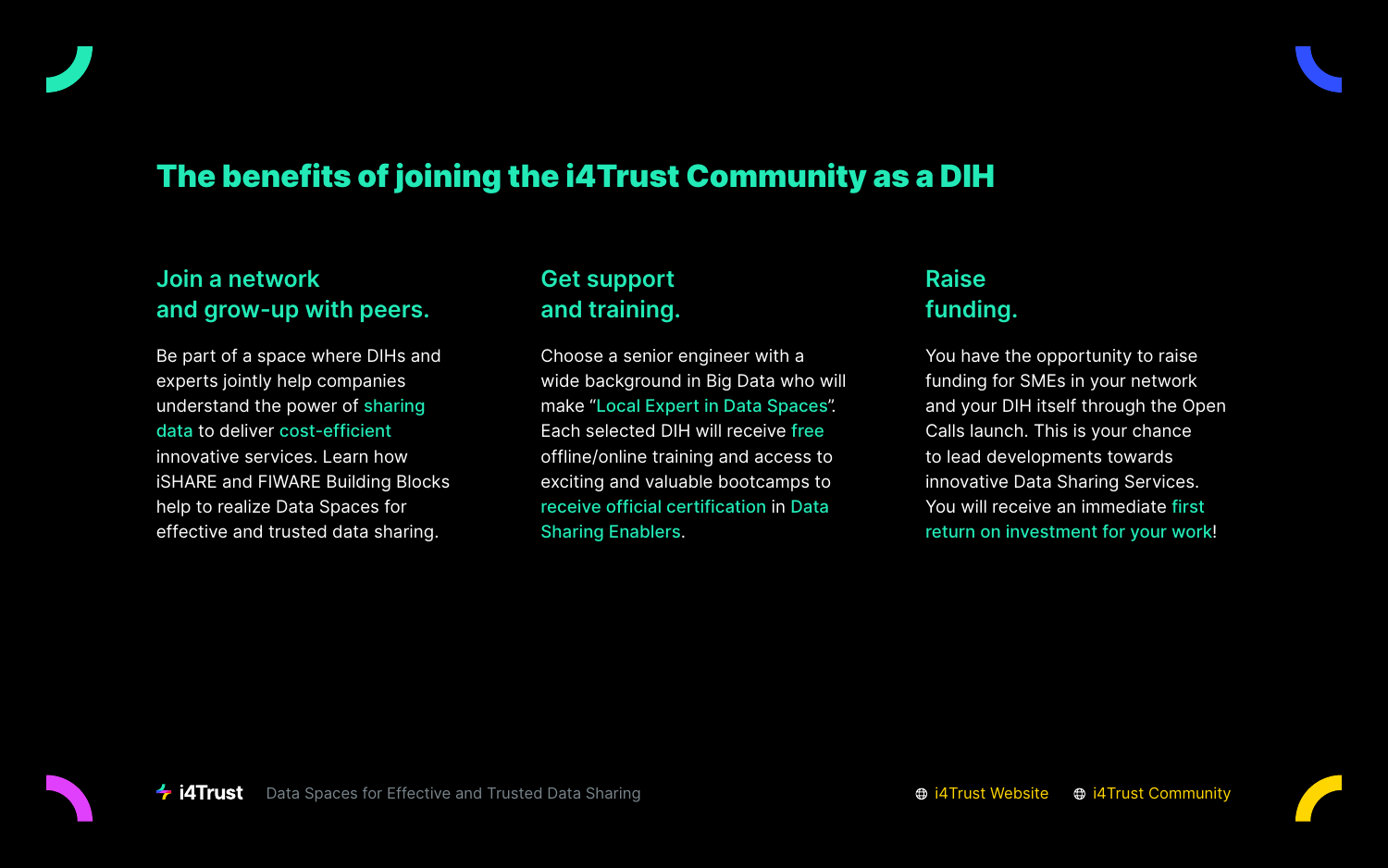## The benefits of joining the i4Trust Community as a DIH

### **Be a distinguished ambassador.**

As a DIH joining the Community, you become an i4Trust Ambassador, sharing i4Trust best practices and promoting all expertise acquired from the data sharing training. You disseminate new open calls in your ecosystem and scout the most promising and cutting-edge experiments throughout diverse countries to preselect potential candidates for the i4Trust Open Calls.

#### **Drive inspired impact.**

Together with distinguished members of the i4Trust Industrial Value Chain Advisory Board, you have the opportunity to formulate the challenges of i4Trust Open Calls. The i4Trust project focuses on the creation of new data value chains - involving different actors from multiple sectors - which can be replicated in different countries or act across borders.



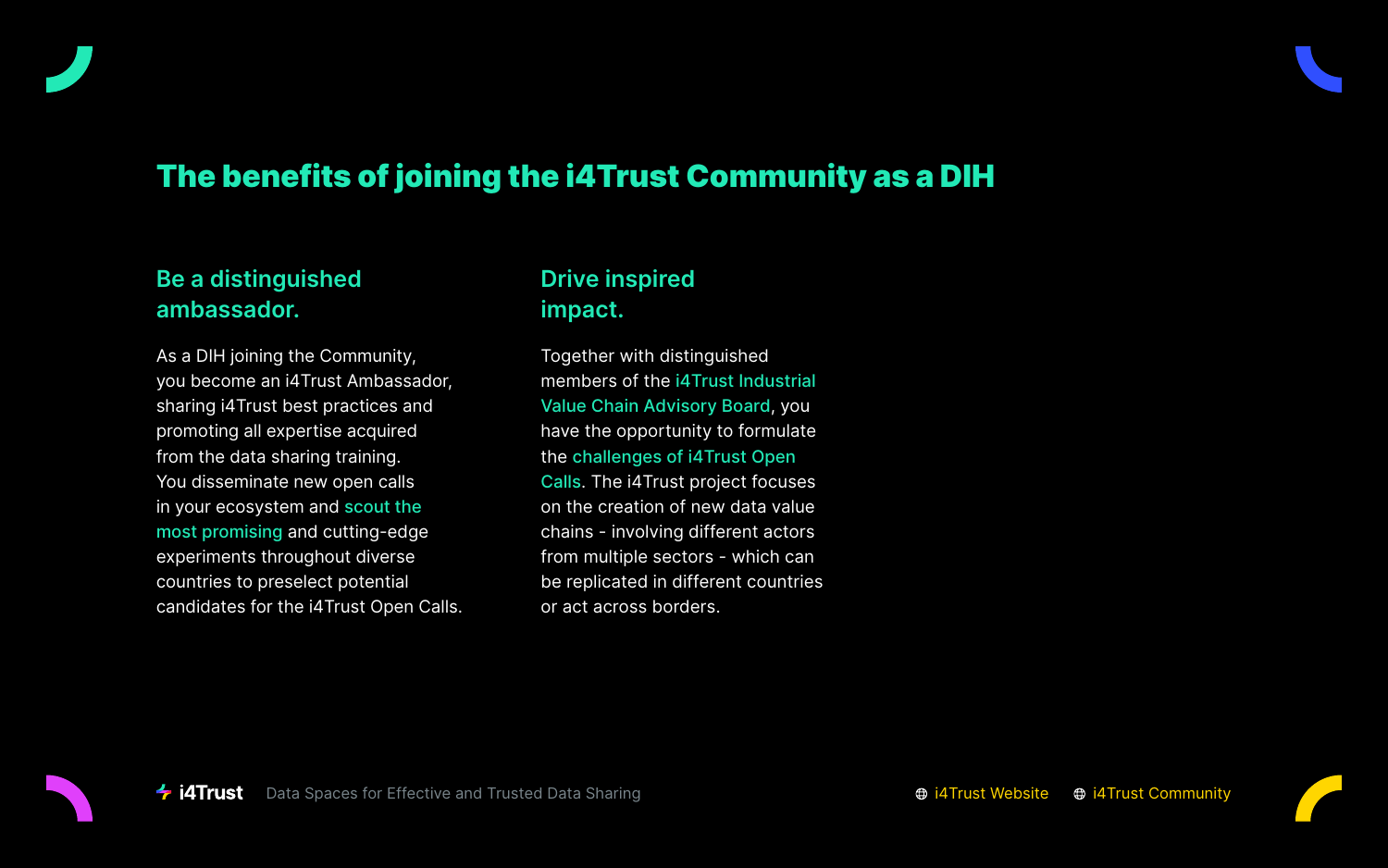



i4Trust follows a driven-byimplementation approach, based on Bottom-up-Experiments that will publish and share data among multiple participants.

Objectives include the creation of new data-driven business models across diverse industries' value chains.



# Experiments, grants and global visibility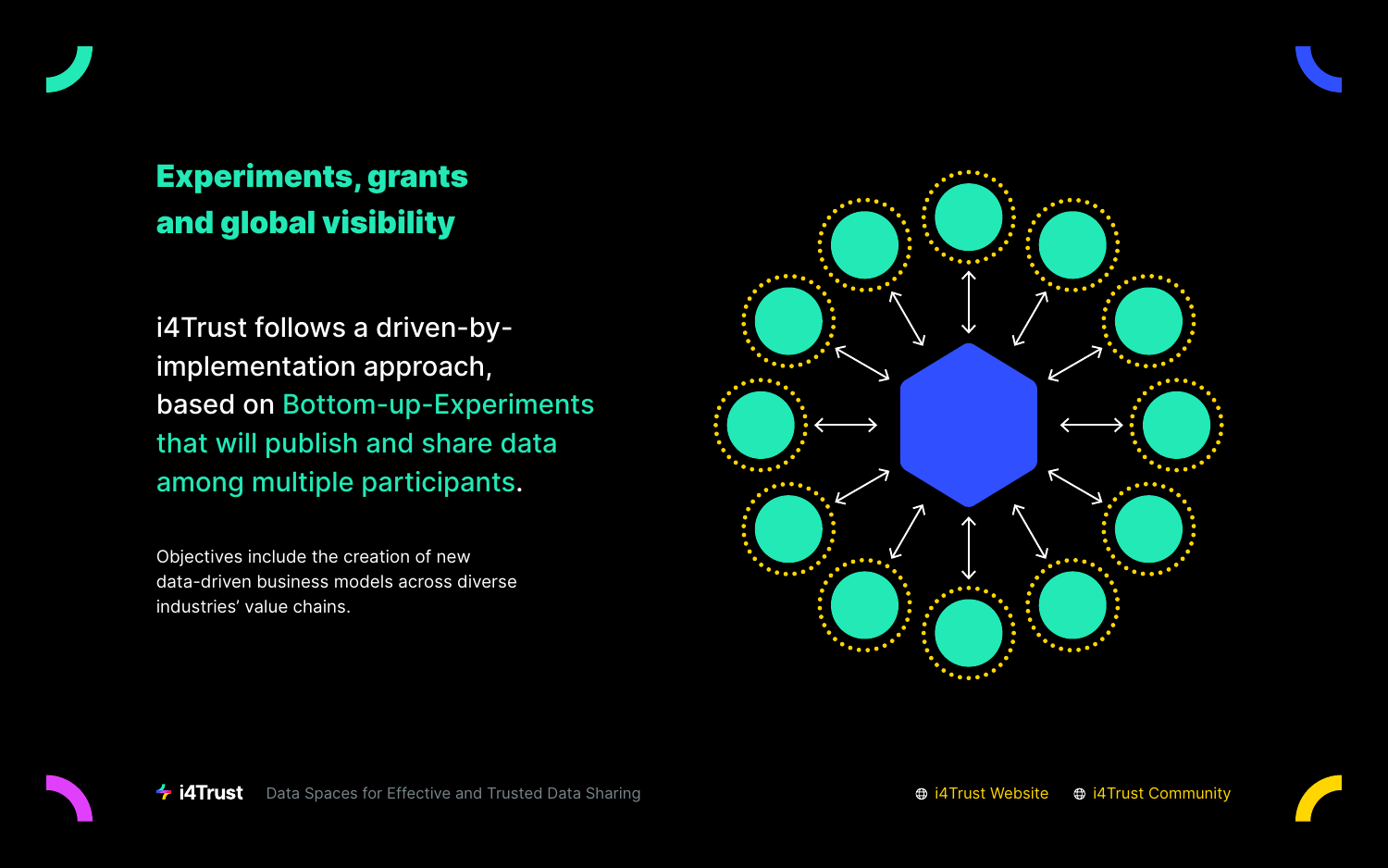- **1** Build up a consortium composed of one DIH and a minimum of three SMEs to receive funding (up to 120K  $\epsilon$  equity free!).
- **2** Gain access to exclusive business and technical mentoring and coaching sessions for the entire finance-cycle!
- **3** Become a certified expert using i4Trust components for data sharing, an additional digital qualification level of your DIH.
- **4** Be part of an exclusive international ecosystem where you share know-how and explore new business opportunities.







# Experiments, grants and global visibility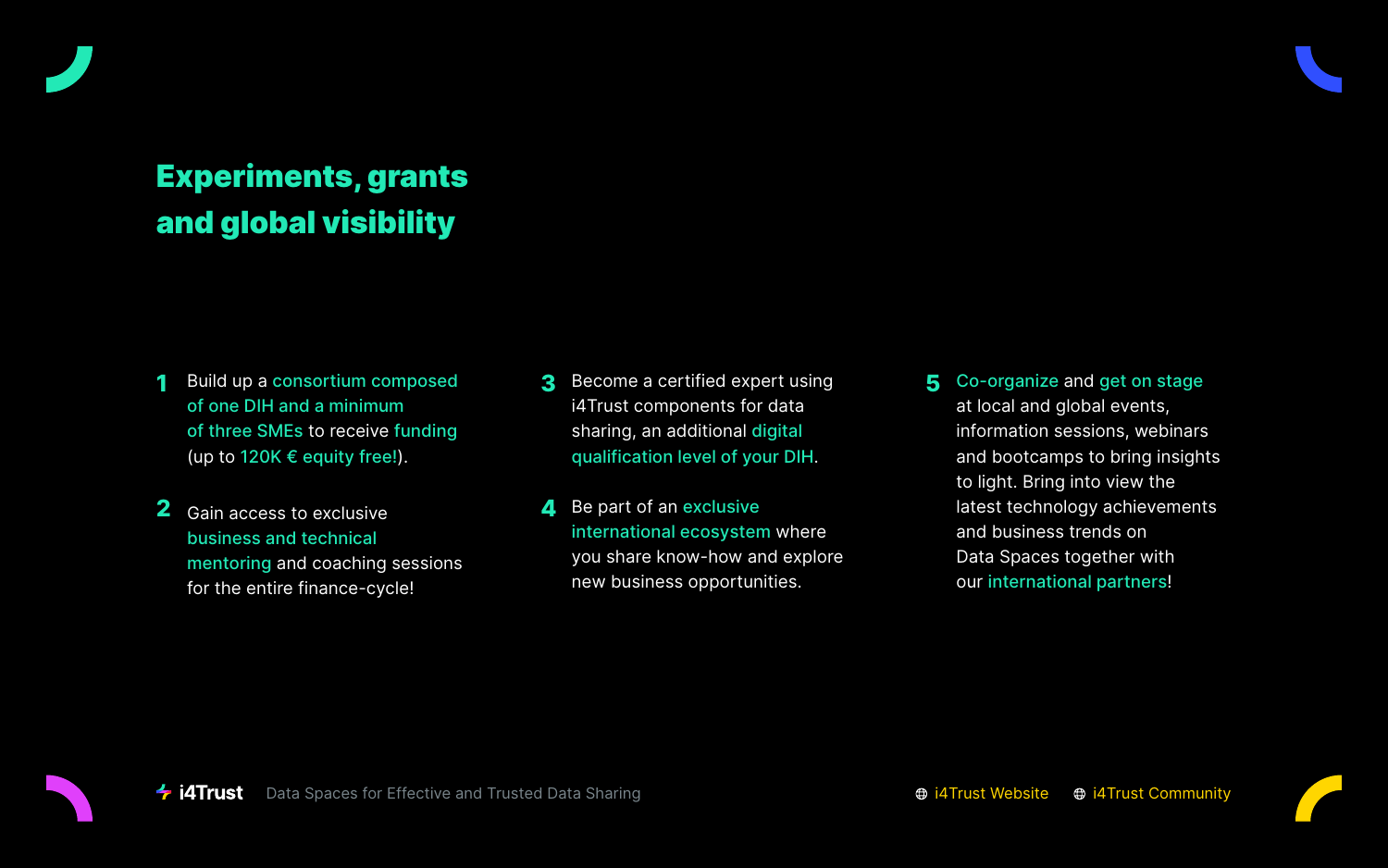Become a front-runner at the forefront of the Data Spaces revolution: gain traction, grow and scale ideas of SMEs in your community.



# Join the i4Trust Community!

[APPLY NOW](https://i4trust-dihs-group.fundingbox.com/)